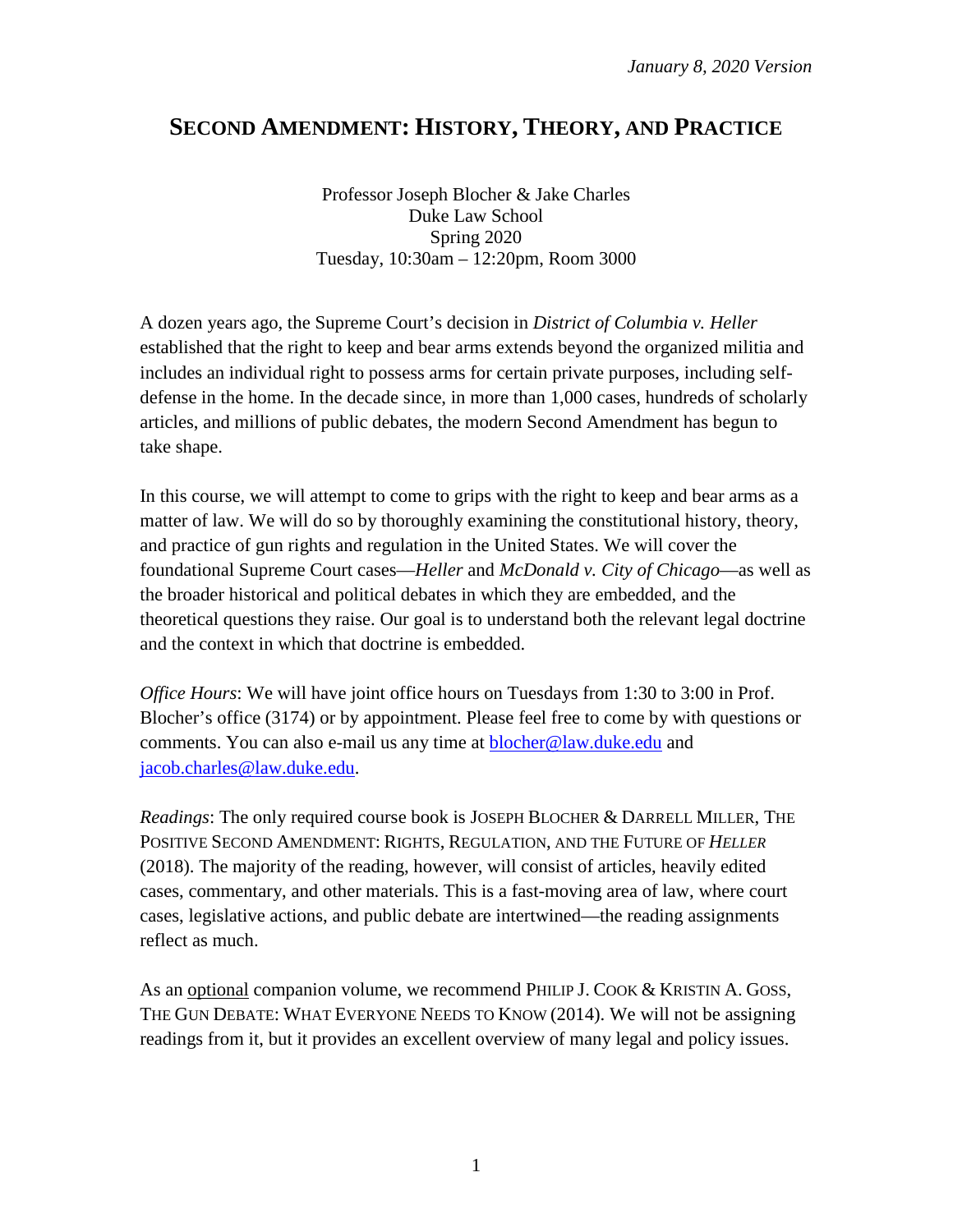There are also some helpful guides to firearm mechanics (*[How a Handgun Works: 1911](https://animagraffs.com/how-a-handgun-works-1911-45/)  [.45](https://animagraffs.com/how-a-handgun-works-1911-45/)*) (*[Caliber, cartridges, and bump stocks: guns, explained for non-gun people](https://www.vox.com/the-highlight/2019/7/31/17475072/guns-explained-assault-weapons-bans-guide-to-guns)*) and the variation among state laws and policies (*e.g.*, [Giffords Law Center,](https://lawcenter.giffords.org/) [National Shooting](https://www.nssf.org/government-relations/factsheets/)  [Sports Foundation\)](https://www.nssf.org/government-relations/factsheets/) that are useful if you have further interest in any specific area.

*Class*: Class will meet Tuesdays from 10:30am to 12:20pm. Attendance and active participation are required and will factor heavily into your final grade. This is a discussion class, and we expect to hear from everyone multiple times each week.

*Grading*: Grades will be determined by class participation and by your work on either (1) six response papers of approximately five pages each, or (2) one longer paper of approximately thirty pages.

If you choose the response paper option, these should be e-mailed to Theresa Boyce [\(theresa.boyce@law.duke.edu\)](mailto:theresa.boyce@law.duke.edu) by 5pm the Monday before class so that we can review them ahead of time. Although your preparation and class participation will be evaluated every week, you can write papers for any six weeks you choose. If you write more than six papers (up to a maximum of nine) we will count only the best six towards your final grade. Unless you have received approval from us to write about something else, the response papers should be tied to the reading, though you need not limit them to a single week's assignment.

For the longer paper option, the guidelines below apply:

1) *Choosing a topic*. You are free to write about whatever you like, so long as it relates to some aspect of the Second Amendment or firearms law. We are happy to discuss topics any time in person or over email.

2) *Following the schedule*. Please make note of these dates:

# Week 2 (Jan. 21) – Topic

Before the second week of class, you will produce something akin to an abstract: a few-sentence-long description of the issue you plan to explore. You will not be locked in to your topic, however, and can change if need be.

# Week 7 (Mar. 3) – Detailed Outline

The outline should be a few pages long, and must deliver a roadmap of where you think the paper will go. Formatting is irrelevant, and it doesn't need to be neat.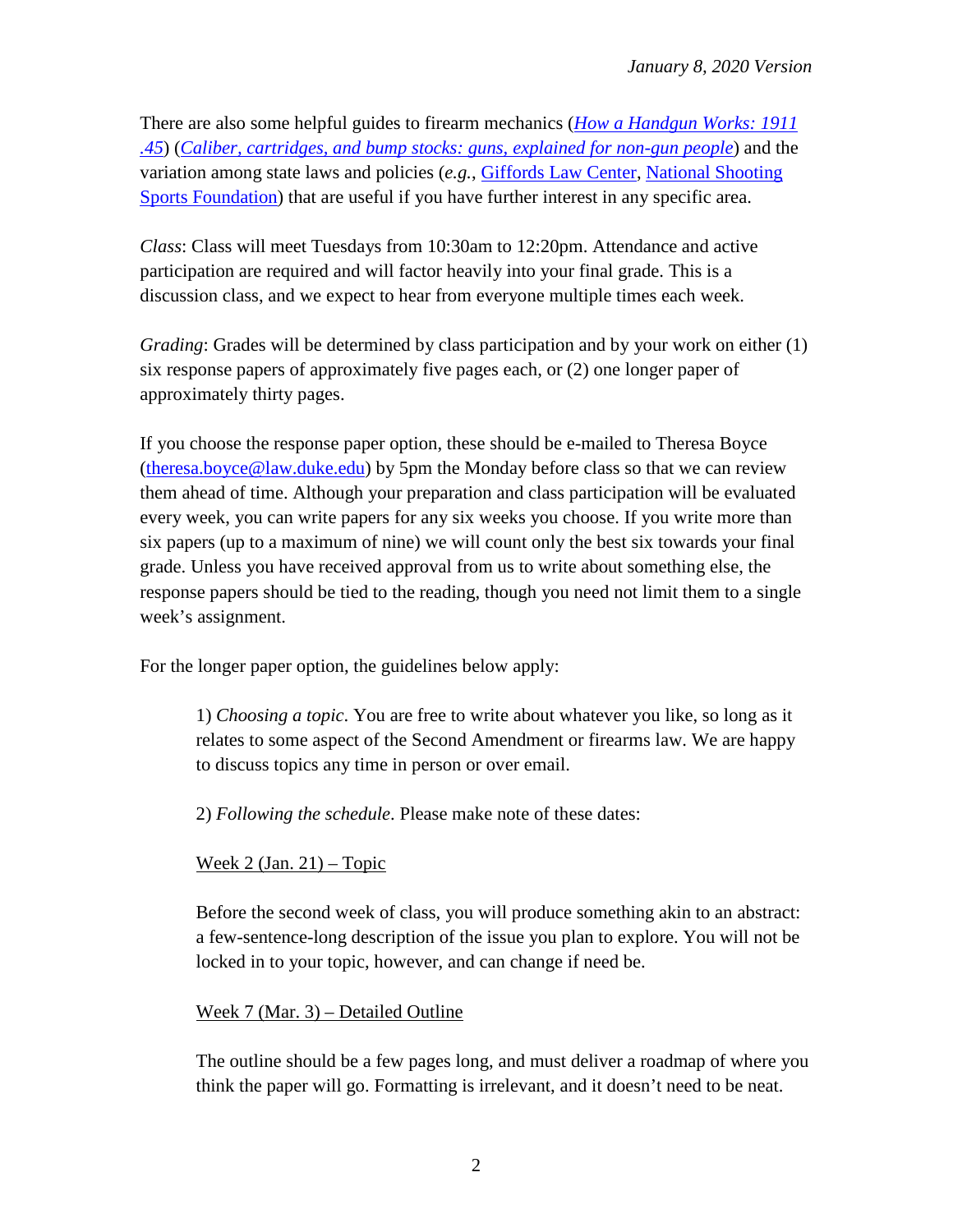We just want to see what you have in terms of arguments, questions, sources, and avenues for further exploration.

#### Week 13 (April 7) – First Draft

Your first draft is only that—a draft—but it is essential, whether or not you are writing your paper to satisfy the Law School's research paper requirement. The draft does not need to be proofed or Bluebooked, but it must demonstrate that you have read and processed the relevant sources, and that you have found a way to construct your own argument based on them. Page count is less important than engagement with the materials and your own thesis.

### May 1 - Final Paper

By this point the paper should be completed, fully cited, proofed, and Bluebooked.

*Sakai*: You can find more information about the course on Sakai, including the readings and syllabus, and any announcements about changes in the reading. There is also a "Forums" section, which we encourage you to take advantage of. It will not be a substitute for attendance and in-class discussion, but thoughtful postings will count towards your class participation.

This syllabus is subject to change throughout the semester.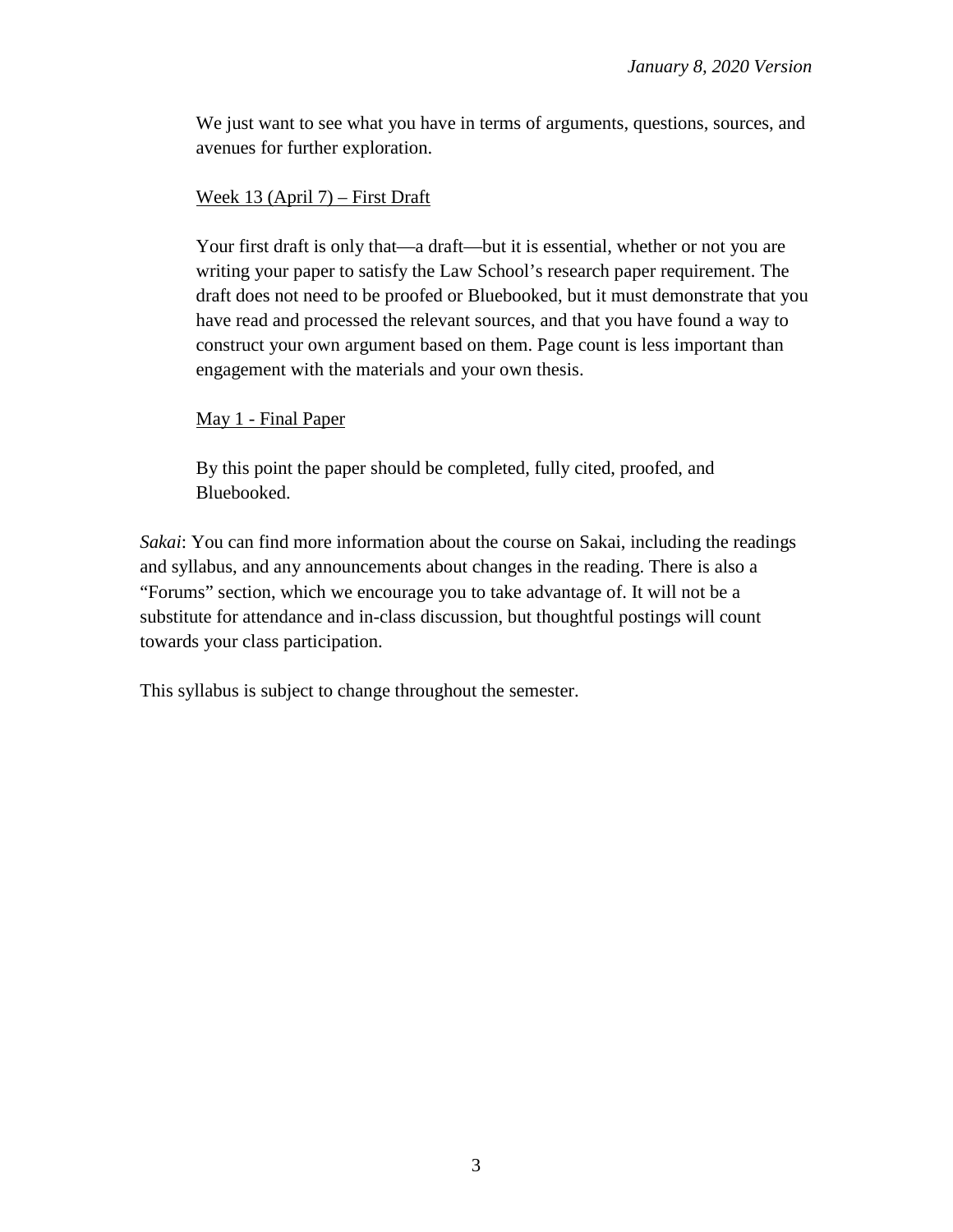#### **SECOND AMENDMENT SEMINAR – READINGS**

#### **Week 1: The Origins of the Right to Keep and Bear Arms**

#### **A. The English Bill of Rights**

- *[The English Bill of Rights](https://avalon.law.yale.edu/17th_century/england.asp)* (1689) (skim)
	- o "That the subjects which are Protestants may have arms for their defence suitable to their conditions and as allowed by law"

#### **B. Early American Understanding**

- SAUL CORNELL, A WELL-REGULATED MILITIA : THE FOUNDING FATHERS AND THE ORIGINS OF GUN CONTROL IN AMERICA Chapter 2 (2006) (available online through the library)
- The [Federalist](http://avalon.law.yale.edu/18th_century/fed46.asp) Papers No. 29 (Hamilton); The Federalist Papers No. 46 (Madison)
- JOSEPH BLOCHER & DARRELL A.H. MILLER, THE POSITIVE SECOND AMENDMENT Chapter 1 (2018)

### **C. The Early Court View**

- *State v. Reid*, 1 Ala. 612 (1840)
- *Nunn v. State*, 1 Ga. 243 (1846)
- Eric M. Ruben & Saul Cornell, *Firearm Regionalism and Public Carry: Placing Southern Antebellum Case Law in Context*, 125 YALE L.J. FORUM 121, 124-135 (2015)
- *City of Salina v. Blaksley*, 72 Kan. 230, 83 P. 619 (1905)

#### **Week 2: From** Miller **to** Heller

#### **A.** United States v. Miller

- *United States v. Miller*, 307 U.S. 174 (1939)
- BLOCHER & MILLER, Chapter 2

### **B. The Road to** Heller

- Sanford Levinson, *The Embarrassing Second Amendment*, 99 YALE L.J. 637 (1989)
- Robert J. Spitzer, *Lost and Found: Researching the Second Amendment*, 76 CHI.-KENT L. REV. 349, 363-384 (2000)
- *Emerson v. United States*, 270 F.3d 203 (5th Cir. 2001) (skim)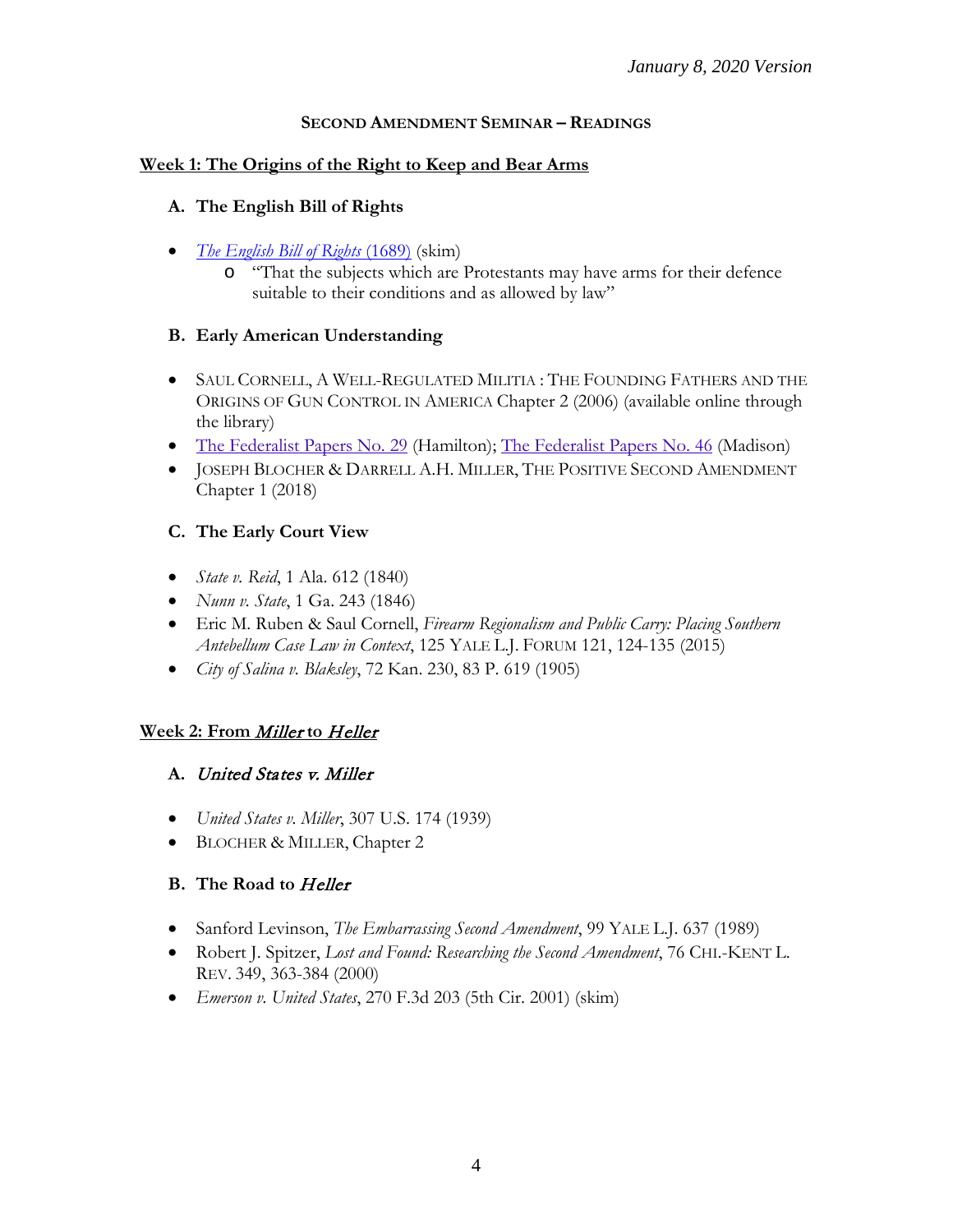### **Week 3:** Heller**,** McDonald**, and Constitutional Interpretation**

# **A.** Heller **& Method**

- *District of Columbia v. Heller*, 554 U.S. 570, 573-636 (2008); *id.* at 636-81 (Stevens, J., dissenting)
- Reva Siegel, *Dead or Alive: Originalism as Popular Constitutionalism in* Heller, 122 HARV. L. REV. 191, 191-95, 236-45 (2008)

### **B. Incorporation**

- *McDonald v. City of Chicago*, 561 U. S. 742 (2010) (excerpts from majority opinion of Justice Alito and dissenting opinions of Justices Stevens and Breyer)
- BLOCHER & MILLER, 90-98

### **Week 4: Guns in** Heller**'s America**

### **A. Contemporary Gun Ownership**

- Pew Research Center, *Perspectives of Gun Owners, Non-Owners: Why Own a Gun? [Protection Is Now Top Reason](http://www.people-press.org/files/legacy-pdf/03-12-13%20Gun%20Ownership%20Release.pdf)* (March 12, 2013)
- RAND Corporation, *The Challenge of Defining and Measuring Defensive Gun Use* (accessed Dec. 18, 2018)
- Tom Doherty, *How to Count the Defensive Use of Guns*, Reason.com (March 9, 2015)

# **B. The Constitution and Cost-Benefit Analysis**

- *District of Columbia v. Heller*, 554 U.S. 570, 631-35 (2008); *id.* at 681-723 (Breyer, J., dissenting)
- *Heller v. District of Columbia*, 670 F.3d 1244 (D.C. Cir. 2011) (excerpts from majority opinion of Judge Ginsburg and dissenting opinion of Judge Kavanaugh)

# **C. The Empirical Debates**

- RAND Corporation, *Gun Policy Research Review* (2018)
- NAT'L RESEARCH COUNCIL, FIREARMS AND VIOLENCE 1-10, 269-75 (2004)
- Philip K. Cook, Jens Ludwig, Adam M. Samaha, *Gun Control After* Heller*: Threats and Sideshows from a Social Welfare Perspective*, 56 UCLA L. REV. 1041, 1041-44, 1073-93 (2009)

# **Week 5: Post-**Heller **Doctrinal Development**

### **A. Doctrinal Building Blocks**

- BLOCHER & MILLER, Chapters 4 & 5
- *U.S. v. Masciandaro*, 638 F.3d 458 (4th Cir. 2013) (excerpts)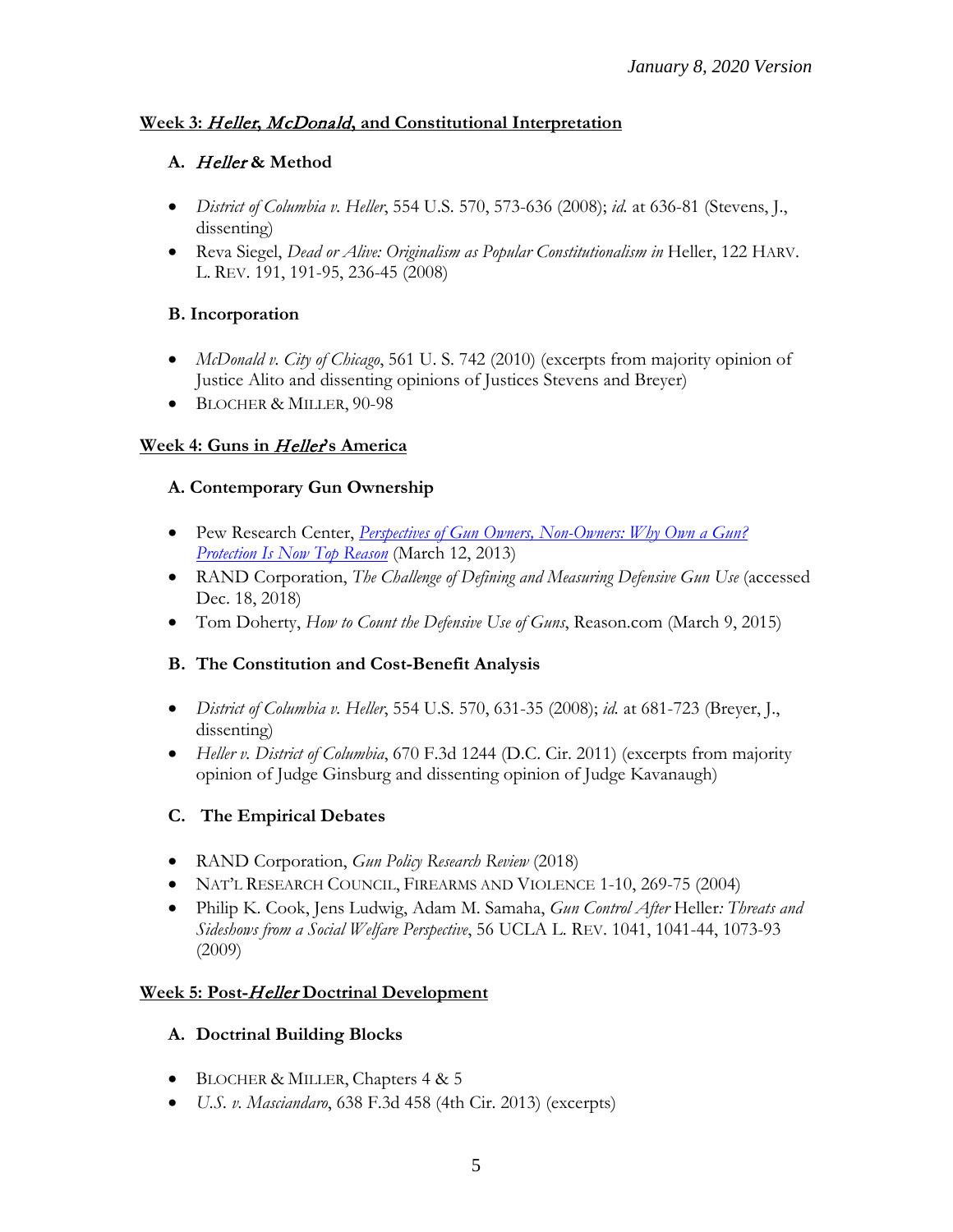### **B. An Overview of Post-**Heller **Litigation**

• CONGRESSIONAL RESEARCH SERVICE, POST-*HELLER* SECOND AMENDMENT JURISPRUDENCE pp. 12-47 (March 2019)

### **Week 6: Public Carry and Good Cause Restrictions**

### **A. The Public Carry Debate**

- *What You Need to Know About Open Carry in America*, THE TRACE (July 18, 2016) o *Optional*: GUNS TO CARRY, *[Gun Laws By State: The Complete Guide](https://www.gunstocarry.com/gun-laws-state/)*
- John J. Donahue et al., *Right-to-Carry Laws and Violent Crime: A Comprehensive Assessment Using Panel Data and a State-Level Synthetic Controls Analysis*, 16 J. EMPIRICAL L. STUD. 198 (2019)

### **B. Public Carry Bans**

- *Moore v. Madigan*, 702 F.3d 933 (7th Cir. 2012) (excerpts)
- *Peruta v. Cty. of San Diego*, 824 F.3d 919 (9th Cir. 2016) (en banc) (excerpts)

### **C. Good Cause Restrictions**

- *Wrenn v. District of Columbia*, 864 F.3d 650 (D.C. Cir. 2017) (excerpts)
- *Gould v. Morgan*, 907 F.3d 659 (1st Cir. 2018) (excerpts)

### **Week 7: Regulating "Arms"**

### **A. Dangerous and Unusual Weapons and the "Common Use" Test**

- Eugene Volokh, *Implementing the Right To Keep and Bear Arms for Self-Defense: An Analytical Framework and a Research Agenda*, 56 UCLA L. REV. 1443, 1475-91 (2009)
- *Caetano v. Massachusetts*, 136 S. Ct. 1027 (2016)

# **B. Assault Weapons & Large Capacity Magazines**

- Maggie Hartman, *[What Makes a Gun an Assault Rifle?](http://nymag.com/daily/intelligencer/2013/01/what-makes-a-gun-an-assault-weapon.html)*, N.Y. MAGAZINE (Jan. 30, 2013) (review online; contains videos)
- Jeremy White, *[When Lawmakers Try to Ban Assault Weapons, Gunmakers Adapt](https://www.nytimes.com/interactive/2019/07/31/us/assault-weapons-ban.html)*, N.Y. TIMES (July 31, 2019) (review online)
- *Kolbe v. Hogan*, 849 F.3d 114 (4th Cir. 2017) (en banc) (excerpts)
- *Worman v. Healey*, 922 F.3d 26 (1st Cir. 2019) (excerpts)
- *Friedman v. City of Highland Park*, 784 F.3d 406 (7th Cir. 2015) (excerpts)
- *Friedman v. City of Highland Park,* 136 S.Ct. 447 (2015) (Thomas, J., dissenting from denial of cert) (excerpts)
- *Duncan v. Becerra*, 366 F. Supp. 3d 1131 (S.D. Cal. 2019) (excerpts)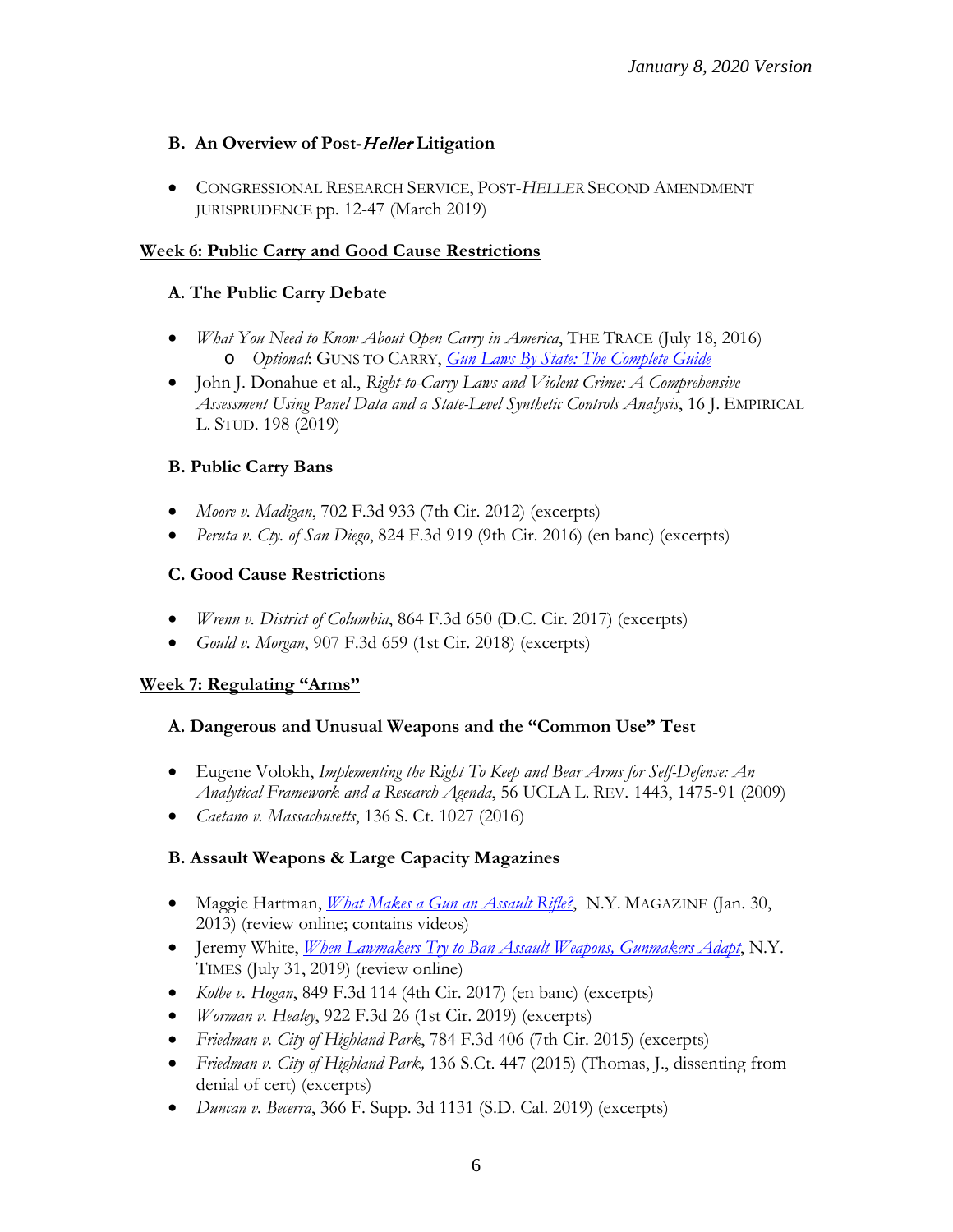### **Week 8: Classes of "the People" and As-Applied Challenges**

### **A. Past Convictions**

- *U.S. v. Skoien*, 614 F.3d 638 (7th Cir. 2010) (excerpts)
- *Medina v. Whitaker*, 913 F.3d 152 (D.C. Cir. 2019)
- *Kanter v. Barr*, 919 F.3d 437 (7th Cir. 2019) (Barrett, J., dissenting) (excerpts)
- Michael Luo, *Felons Finding It Easy To Regain Gun Rights*, N.Y. TIMES (Nov. 13, 2011)

### **B. Other Classes of Persons**

- *United States v. Meza-Rodriguez*, 798 F.3d 664 (7th Cir. 2015) (specified non-citizens) (excerpts)
- *Nat'l Rifle Ass'n of Am., Inc. v. Bureau of Alcohol, Tobacco, Firearms, & Explosives, 700* F.3d 185 (5th Cir. 2012) (minors) (excerpts)
- Adam Winkler, *Time for a "No Buy" List on Guns*, N.Y. TIMES (June 13, 2016)

# **C. Background Checks**

- Danielle, Kurtzleben, *Research Suggests Gun Background Checks Work, But They're Not Everything*, NPR.org (Jan. 9, 2016)
- Editorial, *Deception on Background Checks*, N.Y. TIMES (May 24, 2013)
- Glenn Kessler, *The Stale Claim That 40 Percent of Gun Sales Lack Background Checks*, WASH. POST (Jan. 21, 2013)

# **Week 9: Firearms & Mental Health**

### **A. Scope of Federal Prohibition**

• *Tyler v. Hillsdale Cnty Sheriff's Dept.*, 837 F.3d 678 (6th Cir. 2016) (en banc) (excerpts)

# **B. Mental Illness and Suicide**

- Jeffrey W. Swanson et al., *Mental Illness and Reduction of Gun Violence and Suicide: Bringing Epidemiological Research to Policy*, 25 ANNALS OF EPIDEMIOLOGY 366 (2015) (skim)
- Ian Ayres & Fredrick E. Vars, *Libertarian Gun Control*, 167 U. PENN. L. REV. 922-28, 970-71

# **C. Red Flag Laws**

- Excerpted Examples of Red Flag Laws (California, Connecticut, Indiana)
- Jeffrey W. Swanson, et. al., *Implementation and Effectiveness of Connecticut's Risk-Based Gun Removal Law: Does It Prevent Suicides?*, 80 L. & CONTEMP. PROBS. 179, 191-208 (2017)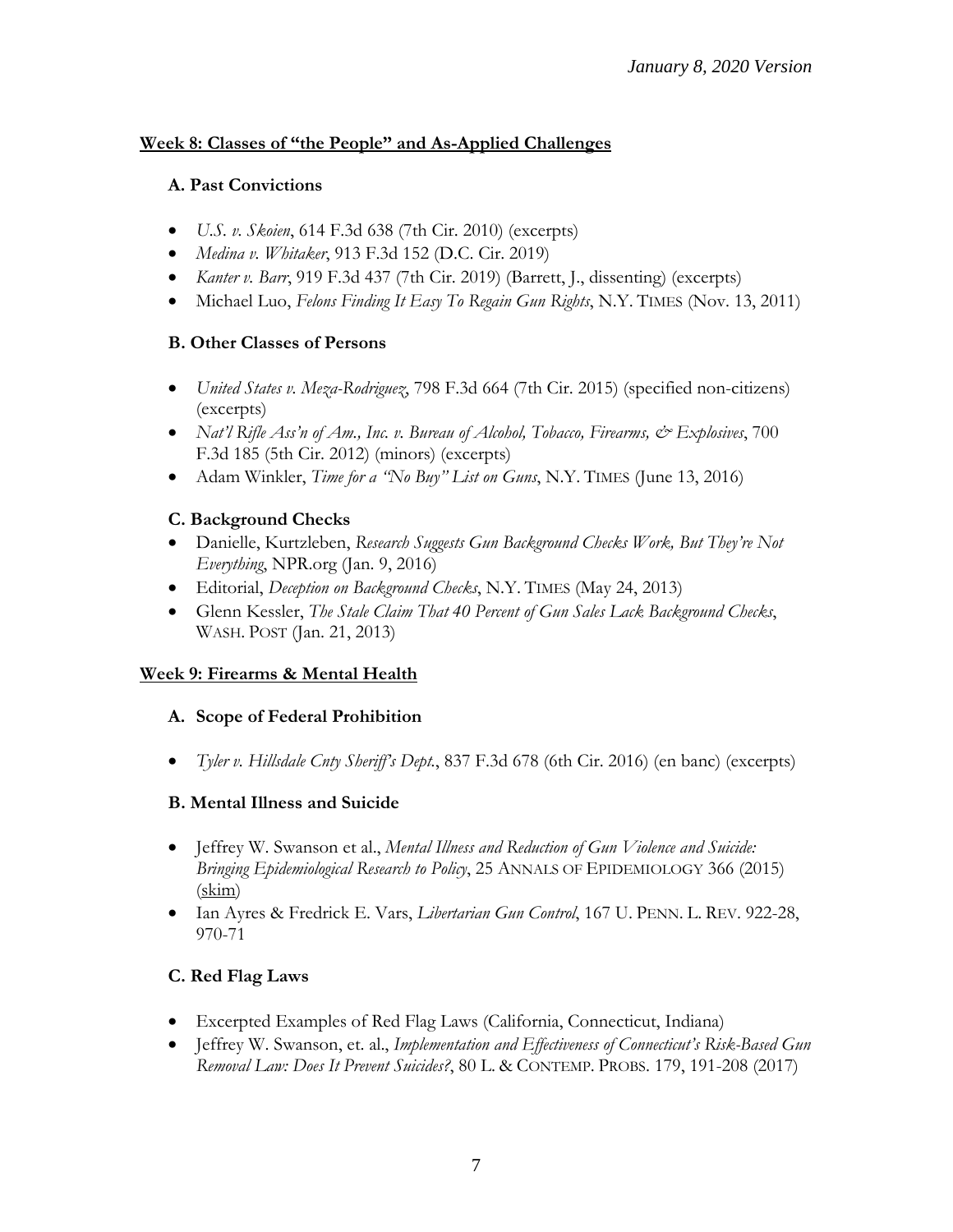- Garen J. Wintemute, et al., *Extreme Risk Protection Orders Intended to Prevent Mass Shootings: A Case Series*, ANNALS OF AM. MEDICINE (2019)
- Joseph Blocher & Jacob D. Charles, *Firearms, Extreme Risk, and Legal Design: "Red Flag" Laws And Due Process*

#### **Week 10: "Sensitive Places"**

#### **A. Government Property**

- *United States v. Class*, 930 F.3d 460 (D.C. Cir. 2019) (excerpts)
- *Bonidy v. United States Postal Service*, 790 F.3d 1121 (10th Cir. 2015) (excerpts)

#### **B. Schools**

- Antonia Okafor, *Why I Bring My Gun to School*, NYTimes.com (July 24, 2017)
- David B. Kopel, *Pretend "Gun-Free School Zones": A Deadly Legal Fiction*, 42 CONN. L. REV. 515 (2009)

#### **C. Churches, Bars, Restaurants, and other Private Property**

• *GeorgiaCarry.org., Inc. v. Georgia*, 687 F.3d 1244 (11th Cir. 2012) (excerpts)

#### **Week 11: What Is the Second Amendment For?**

- BLOCHER & MILLER, Chapter 6
- Eric Ruben, *An Unstable Core: Self-Defense and the Second Amendment* 108 CAL. L. REV. 101(forthcoming 2020)
- JOHNSON, KOPEL, MOCSARY & O'SHEA, FIREARMS LAW AND THE SECOND AMENDMENT: REGULATION, RIGHTS, AND POLICY 1256-63 (2d ed 2018)
- Charles L. Dunlap, Jr., *Revolt of the Masses: Armed Civilians and the Insurrectionary Theory of the Second Amendment*, 62 TENN. L. REV. 643, 649-56 (1995)
- Darrell A.H. Miller, *Retail Rebellion and the Second Amendment*, 86 IND. L.J. 939, 939-68, 977 (2011)

### **Week 12: Federalism, Local Control & Sanctuary Counties**

#### **A. State Constitutional Guarantees**

- Adam Winkler, *The Reasonable Right to Bear Arms*, 17 STAN. L. & POL'Y REV. 597-609 (2006)
- *Britt v. State*, 681 S.E.2d 320 (N.C. 2009) (excerpts)
- Strict Scrutiny Amendments from Alabama, Louisiana, and Missouri
- *State v. Clay*, 481 S.W.3d 531 (Mo. S. Ct. 2016) (en banc) (excerpts)